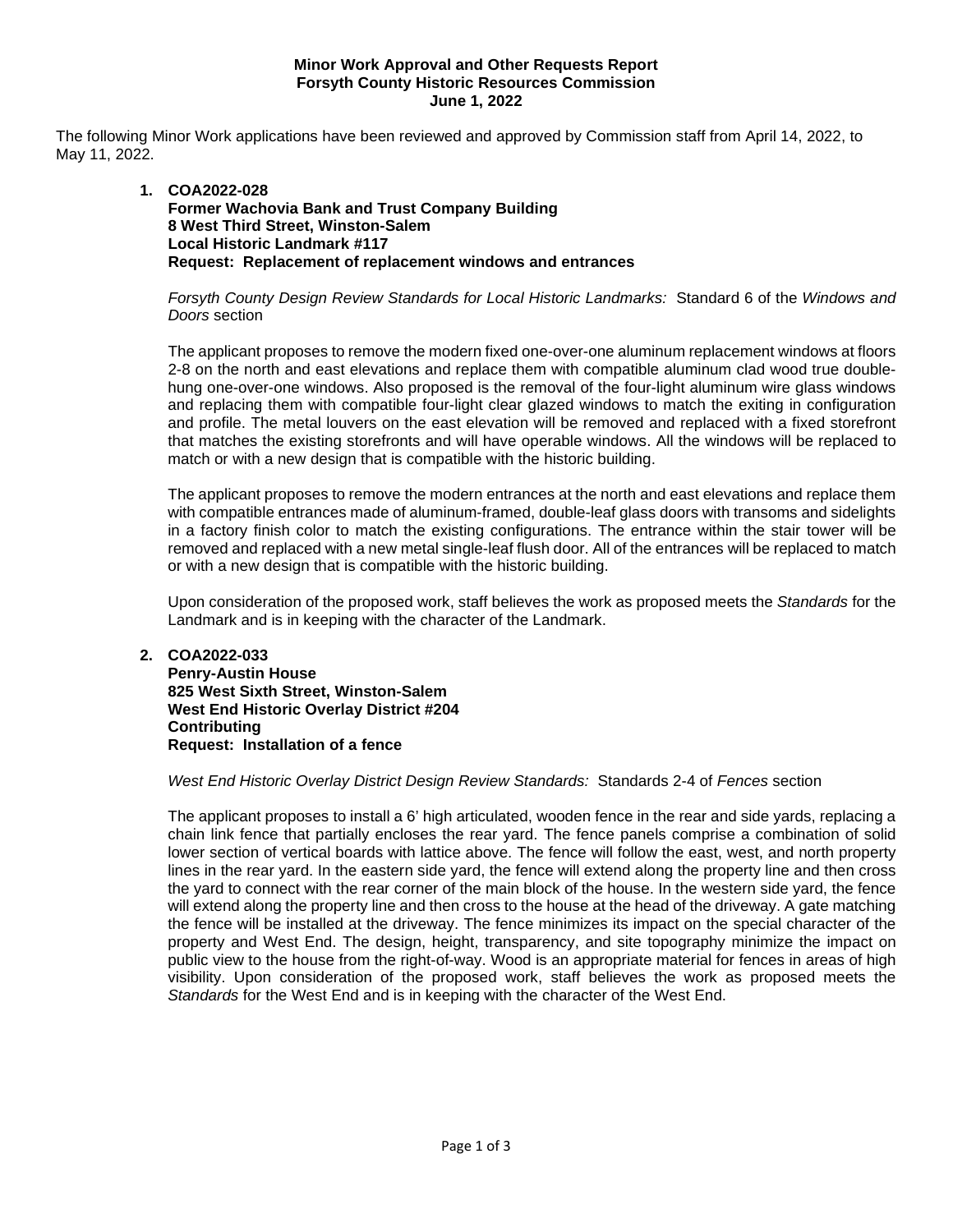**3. COA2022-034**

**William S. Shepherd House 903 West End Boulevard, Winston-Salem West End Historic Overlay District #387 Contributing Request: Replacement of a retaining wall and fence**

*West End Historic Overlay District Design Review Standards:* Standards 5, 6, and 9 of the *Retaining and Landscaping Walls* section and Standards 2, 4, and 5 of the *Fences* section

The applicant proposes to replace a collapsing masonry retaining wall and a picket fence, both located in an area of low visibility. The applicant will construct a 1-3' high, brick retaining wall along the rear property line. It will extend 40' from the back of the sidewalk to shore up an existing downslope and vary in height to follow the topography of the site. It will not impact any historic site features. The 6' high wooden fence will be articulated with panels set between square posts; it will extend 100' along the rear property line, sitting atop the retaining wall for its length. At the side yard the fence will sit approximately 4' back from the sidewalk. Where the driveway enters the property, an 11' wide gate that slides to the side will be installed. A 32" wide pedestrian gate will be located to the side of the sliding gate. Another 12' long section of fence will connect to the existing picket fence, which is in an area of high visibility. Upon consideration of the proposed work, staff believes the work as proposed meets the *Standards* for the West End and is in keeping with the character of the West End.

## **4. COA2022-035**

**1809 Virginia Road, Winston-Salem Joseph Franklin Bland House Local Historic Landmark #91 Request: Interior modification to the basement for waterproofing** 

*Forsyth County Design Review Standards for Local Historic Landmarks:* Standards 1-4 of the *Interiors* section

Staff Comments: The applicant proposes to install, in one room of the basement and the bottom of the spiral staircase, a waterproofing system that will protect the house from leakage through the foundation and walls. The waterproof barrier will be installed approximately halfway up the basement wall and on the bottom wall of the stair well. It will cover but not be permanently attached to the wall. The applicant would like to install a wood wainscotting that is similar to other wainscotting in the house to cover the waterproof system. This system and wainscoting is located in less significant areas of the house and will help to retain and preserve the house from future water damage.

Upon consideration of the proposed work, staff believes the work as proposed meets the *Standards* for the Landmark and is in keeping with the character of the Landmark.

## **5. COA2022-036**

**498 Salt Street, Winston-Salem Denke House Local Historic Landmark #57 Old Salem Historic District**

Request: Removal of a dead table mountain pine tree

*Forsyth County Design Review Standards for Local Historic Landmarks* and *Old Salem Historic District Guide to the Certificate of Appropriations (COA) Process and Design Review Standards:* Landmark Standard 6 of the *Site Features and Plantings* section, District Standard 4 of the *Significant Landscape features* section

Staff Comments: The applicant proposes to remove a dead table Mountain pine tree. The tree was killed by pine bark beetles. On April 22, 2022, the City's Urban Forester reviewed the tree and made the following comments: